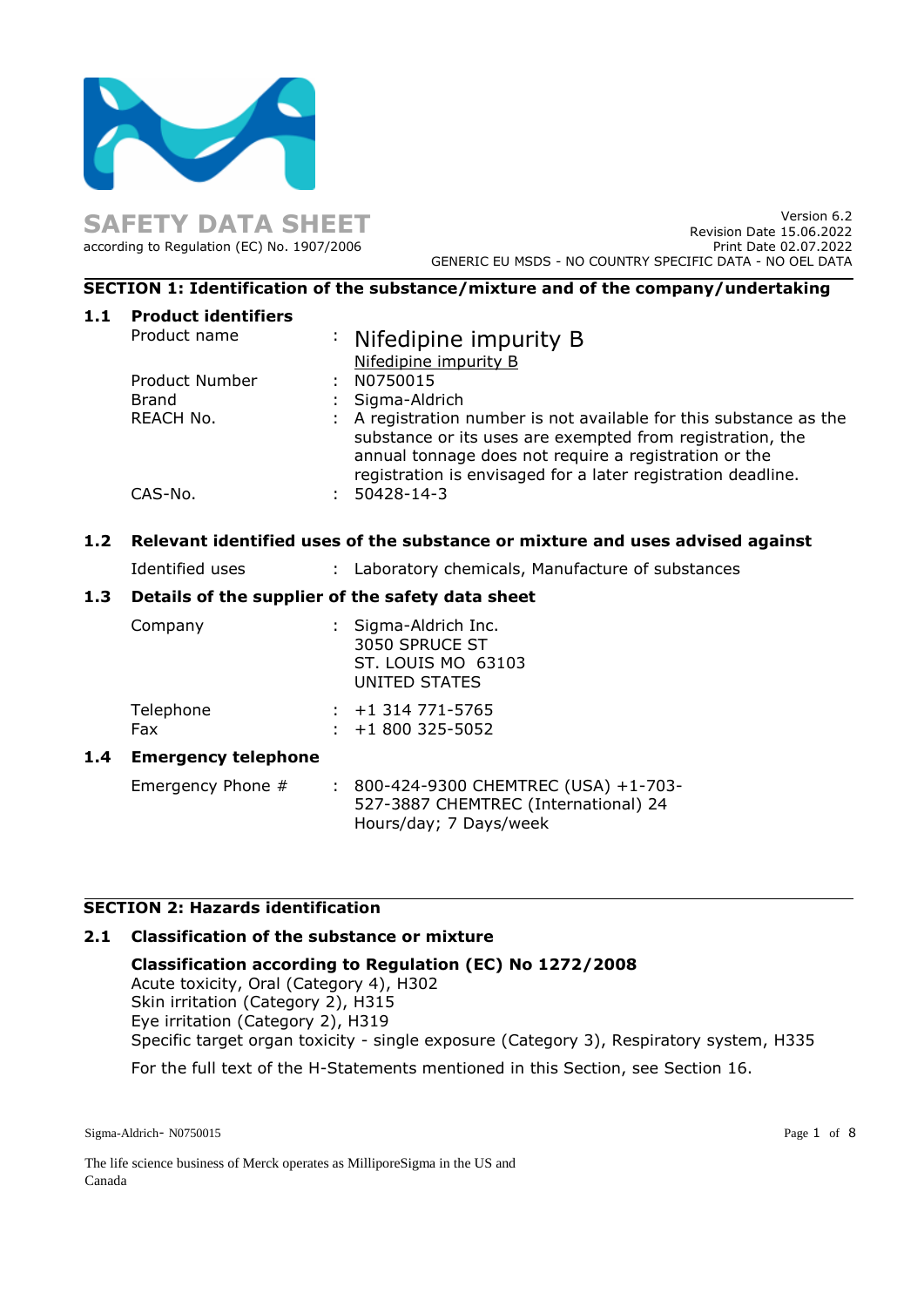# **2.2 Label elements**

#### **Labelling according Regulation (EC) No 1272/2008** Pictogram  $\left\langle \mathbf{1} \right\rangle$

| Signal Word                                                                | Warning                                                                                                                                                                                                                  |
|----------------------------------------------------------------------------|--------------------------------------------------------------------------------------------------------------------------------------------------------------------------------------------------------------------------|
| Hazard statement(s)<br>H302<br>H315<br>H319<br>H335                        | Harmful if swallowed.<br>Causes skin irritation.<br>Causes serious eye irritation.<br>May cause respiratory irritation.                                                                                                  |
| Precautionary statement(s)<br>$P301 + P312 + P330$<br>$P305 + P351 + P338$ | IF SWALLOWED: Call a POISON CENTER/ doctor if you feel<br>unwell. Rinse mouth.<br>IF IN EYES: Rinse cautiously with water for several minutes.<br>Remove contact lenses, if present and easy to do. Continue<br>rinsing. |
| Supplemental Hazard<br><b>Statements</b>                                   | none                                                                                                                                                                                                                     |

# **2.3 Other hazards**

This substance/mixture contains no components considered to be either persistent, bioaccumulative and toxic (PBT), or very persistent and very bioaccumulative (vPvB) at levels of 0.1% or higher.

# **SECTION 3: Composition/information on ingredients**

#### **3.1 Substances**

| Formula<br>Molecular weight<br>CAS-No.                              | C17H16N2O5<br>328,32 g/mol<br>50428-14-3 |                                                                                      |                |  |  |
|---------------------------------------------------------------------|------------------------------------------|--------------------------------------------------------------------------------------|----------------|--|--|
| Component                                                           |                                          | Classification                                                                       | Concentration  |  |  |
| Dimethyl 2,6-dimethyl-4-(2-nitrosophenyl)-3,5-pyridinedicarboxylate |                                          |                                                                                      |                |  |  |
| CAS-No.                                                             | 50428-14-3                               | Acute Tox. 4; Skin Irrit. 2;  <br>Eye Irrit. 2; STOT SE 3;<br>H302, H315, H319, H335 | $\leq$ = 100 % |  |  |

For the full text of the H-Statements mentioned in this Section, see Section 16.

# **SECTION 4: First aid measures**

## **4.1 Description of first-aid measures**

#### **General advice**

Consult a physician. Show this material safety data sheet to the doctor in attendance.

#### **If inhaled**

If breathed in, move person into fresh air. If not breathing, give artificial respiration. Consult a physician.

Sigma-Aldrich- N0750015 Page 2 of 8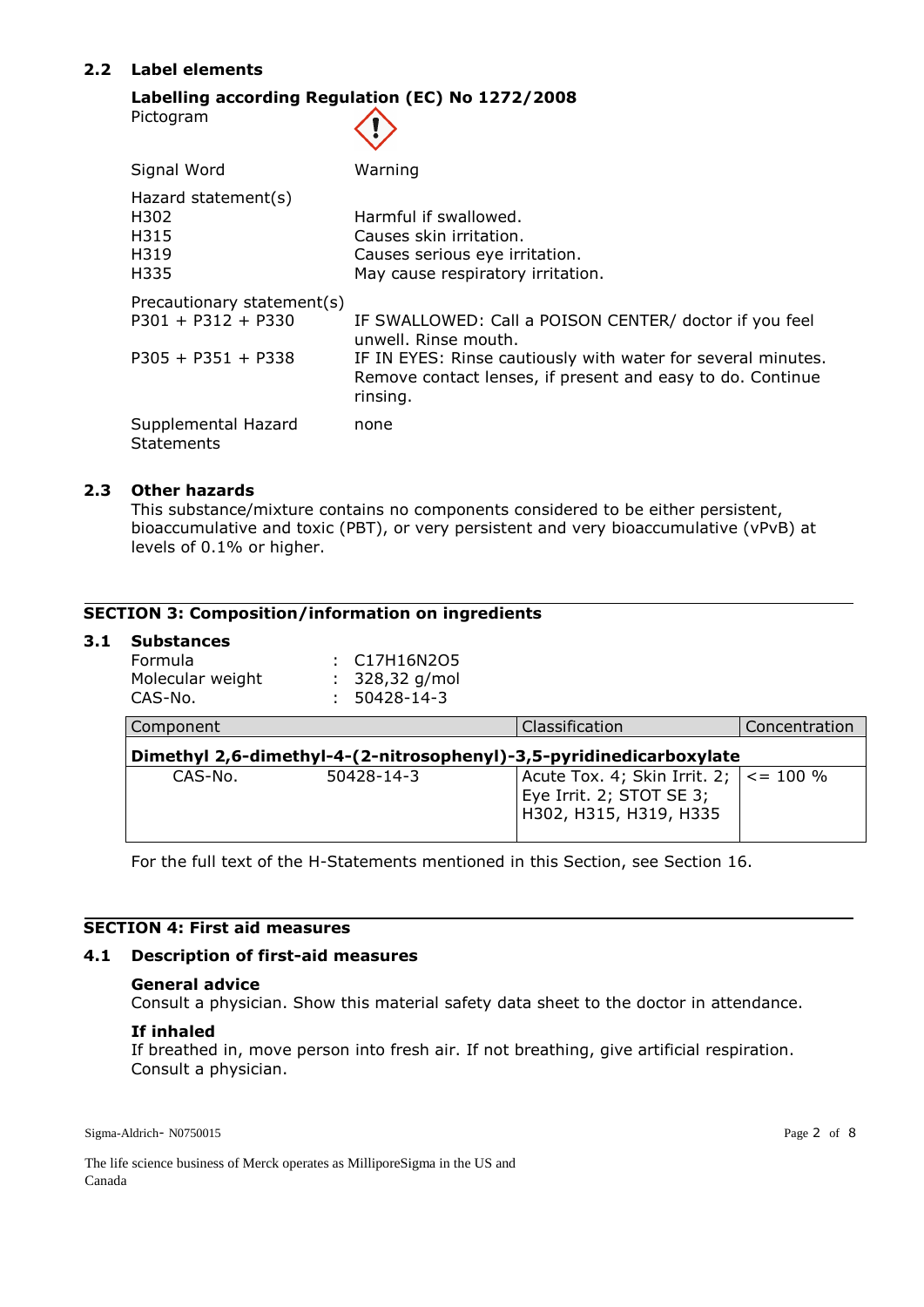# **In case of skin contact**

Wash off with soap and plenty of water. Consult a physician.

## **In case of eye contact**

Rinse thoroughly with plenty of water for at least 15 minutes and consult a physician.

## **If swallowed**

Never give anything by mouth to an unconscious person. Rinse mouth with water. Consult a physician.

### **4.2 Most important symptoms and effects, both acute and delayed**

The most important known symptoms and effects are described in the labelling (see section 2.2) and/or in section 11

**4.3 Indication of any immediate medical attention and special treatment needed** No data available

## **SECTION 5: Firefighting measures**

#### **5.1 Extinguishing media**

# **Suitable extinguishing media**

Use water spray, alcohol-resistant foam, dry chemical or carbon dioxide.

- **5.2 Special hazards arising from the substance or mixture** Carbon oxides Nitrogen oxides (NOx)
- **5.3 Advice for firefighters** Wear self-contained breathing apparatus for firefighting if necessary.
- **5.4 Further information** No data available

# **SECTION 6: Accidental release measures**

- **6.1 Personal precautions, protective equipment and emergency procedures** Use personal protective equipment. Avoid dust formation. Avoid breathing vapors, mist or gas. Ensure adequate ventilation. Evacuate personnel to safe areas. Avoid breathing dust. For personal protection see section 8.
- **6.2 Environmental precautions** Do not let product enter drains.

#### **6.3 Methods and materials for containment and cleaning up**

Pick up and arrange disposal without creating dust. Sweep up and shovel. Keep in suitable, closed containers for disposal.

**6.4 Reference to other sections** For disposal see section 13.

# **SECTION 7: Handling and storage**

#### **7.1 Precautions for safe handling**

### **Advice on safe handling**

Avoid contact with skin and eyes. Avoid formation of dust and aerosols.

#### **Advice on protection against fire and explosion**

Provide appropriate exhaust ventilation at places where dust is formed.

Sigma-Aldrich- N0750015 Page 3 of 8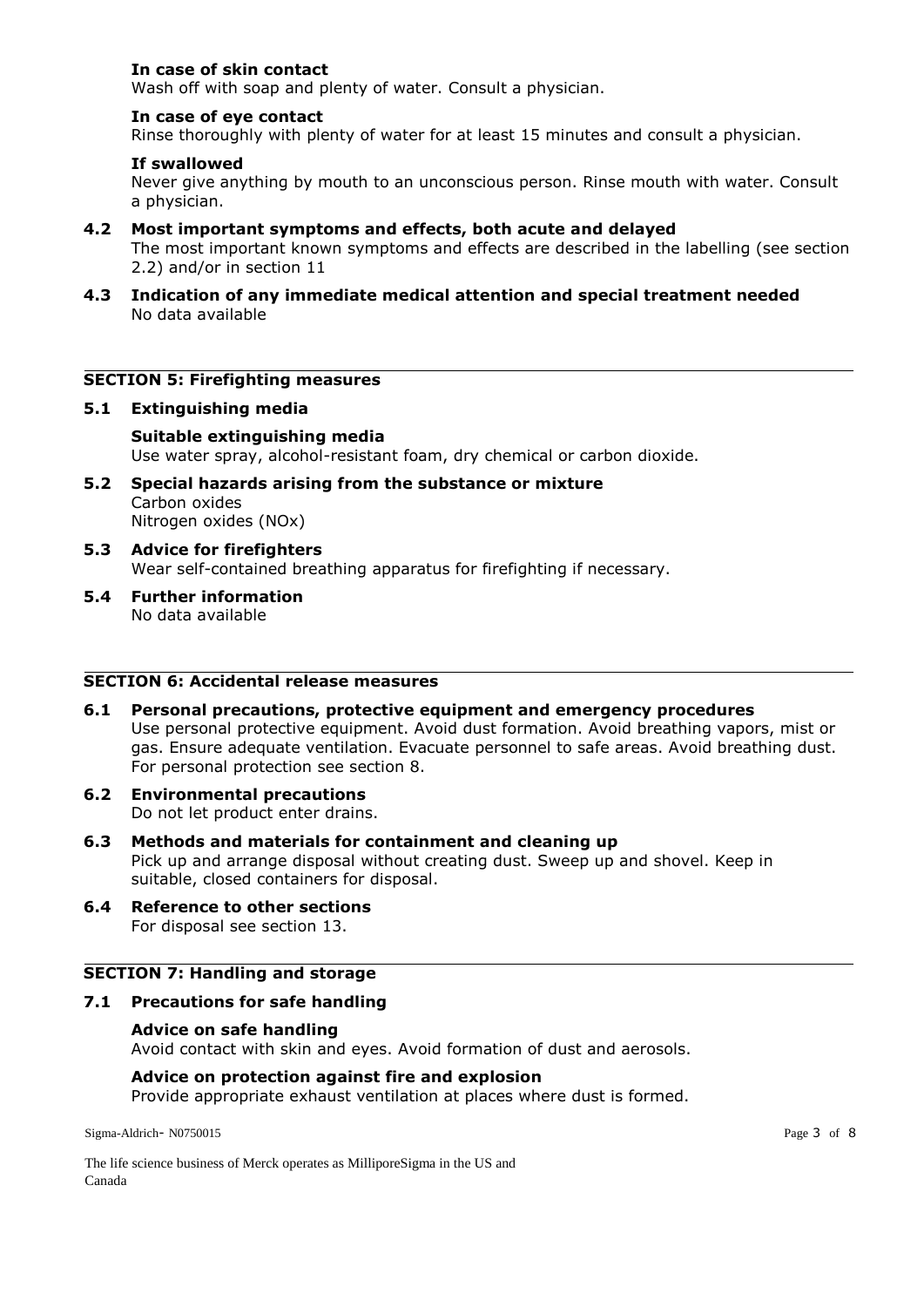# **Hygiene measures**

Handle in accordance with good industrial hygiene and safety practice. Wash hands before breaks and at the end of workday.

For precautions see section 2.2.

# **7.2 Conditions for safe storage, including any incompatibilities**

#### **Storage conditions**

Store in cool place. Keep container tightly closed in a dry and well-ventilated place.

## **Storage stability**

Recommended storage temperature  $2 - 8$  °C

# **Storage class**

Storage class (TRGS 510): 13: Non Combustible Solids

### **7.3 Specific end use(s)**

Apart from the uses mentioned in section 1.2 no other specific uses are stipulated

### **SECTION 8: Exposure controls/personal protection**

### **8.1 Control parameters**

**Ingredients with workplace control parameters**

### **8.2 Exposure controls**

### **Personal protective equipment**

#### **Eye/face protection**

Safety glasses with side-shields conforming to EN166 Use equipment for eye protection tested and approved under appropriate government standards such as NIOSH (US) or EN 166(EU).

#### **Skin protection**

Handle with gloves. Gloves must be inspected prior to use. Use proper glove removal technique (without touching glove's outer surface) to avoid skin contact with this product. Dispose of contaminated gloves after use in accordance with applicable laws and good laboratory practices. Wash and dry hands.

The selected protective gloves have to satisfy the specifications of Regulation (EU) 2016/425 and the standard EN 374 derived from it.

#### **Body Protection**

Complete suit protecting against chemicals, The type of protective equipment must be selected according to the concentration and amount of the dangerous substance at the specific workplace.

#### **Respiratory protection**

For nuisance exposures use type P95 (US) or type P1 (EU EN 143) particle respirator.For higher level protection use type OV/AG/P99 (US) or type ABEK-P2 (EU EN 143) respirator cartridges. Use respirators and components tested and approved under appropriate government standards such as NIOSH (US) or CEN (EU).

### **Control of environmental exposure**

Do not let product enter drains.

Sigma-Aldrich- N0750015 Page 4 of 8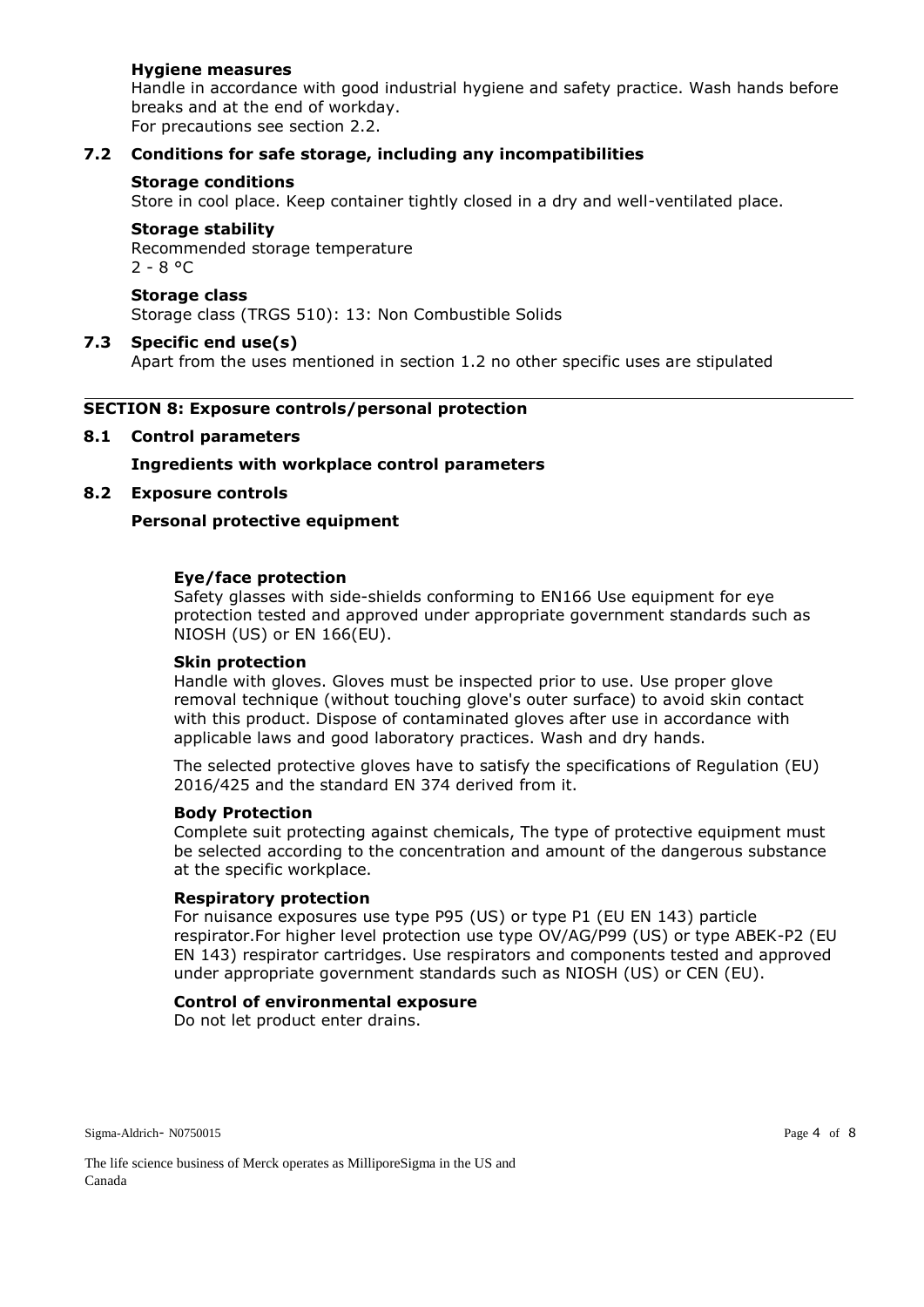#### **SECTION 9: Physical and chemical properties 9.1 Information on basic physical and chemical properties**

| a)        | Physical state                                     | solid                                                                            |
|-----------|----------------------------------------------------|----------------------------------------------------------------------------------|
| b)        | Color                                              | No data available                                                                |
| c)        | Odor                                               | No data available                                                                |
| d)        | Melting<br>point/freezing point                    | No data available                                                                |
| e)        | Initial boiling point<br>and boiling range         | No data available                                                                |
| f)        | Flammability (solid,<br>gas)                       | No data available                                                                |
| g)        | Upper/lower<br>flammability or<br>explosive limits | No data available                                                                |
| h)        | Flash point                                        | No data available                                                                |
| i)        | Autoignition<br>temperature                        | No data available                                                                |
| j)        | Decomposition<br>temperature                       | No data available                                                                |
| k)        | pH                                                 | No data available                                                                |
| $\vert$ ) | Viscosity                                          | Viscosity, kinematic: No data available<br>Viscosity, dynamic: No data available |
| m)        | Water solubility                                   | No data available                                                                |
| n)        | Partition coefficient:<br>n-octanol/water          | log Pow: 2,318                                                                   |
| o)        | Vapor pressure                                     | No data available                                                                |
| p)        | Density                                            | No data available                                                                |
|           | Relative density                                   | No data available                                                                |
| q)        | Relative vapor<br>density                          | No data available                                                                |
| r)        | Particle<br>characteristics                        | No data available                                                                |
|           |                                                    |                                                                                  |

- s) Explosive properties No data available
- t) Oxidizing properties No data available
- **9.2 Other safety information** No data available

# **SECTION 10: Stability and reactivity**

# **10.1 Reactivity**

No data available

#### **10.2 Chemical stability** Stable under recommended storage conditions.

Sigma-Aldrich- N0750015 Page 5 of 8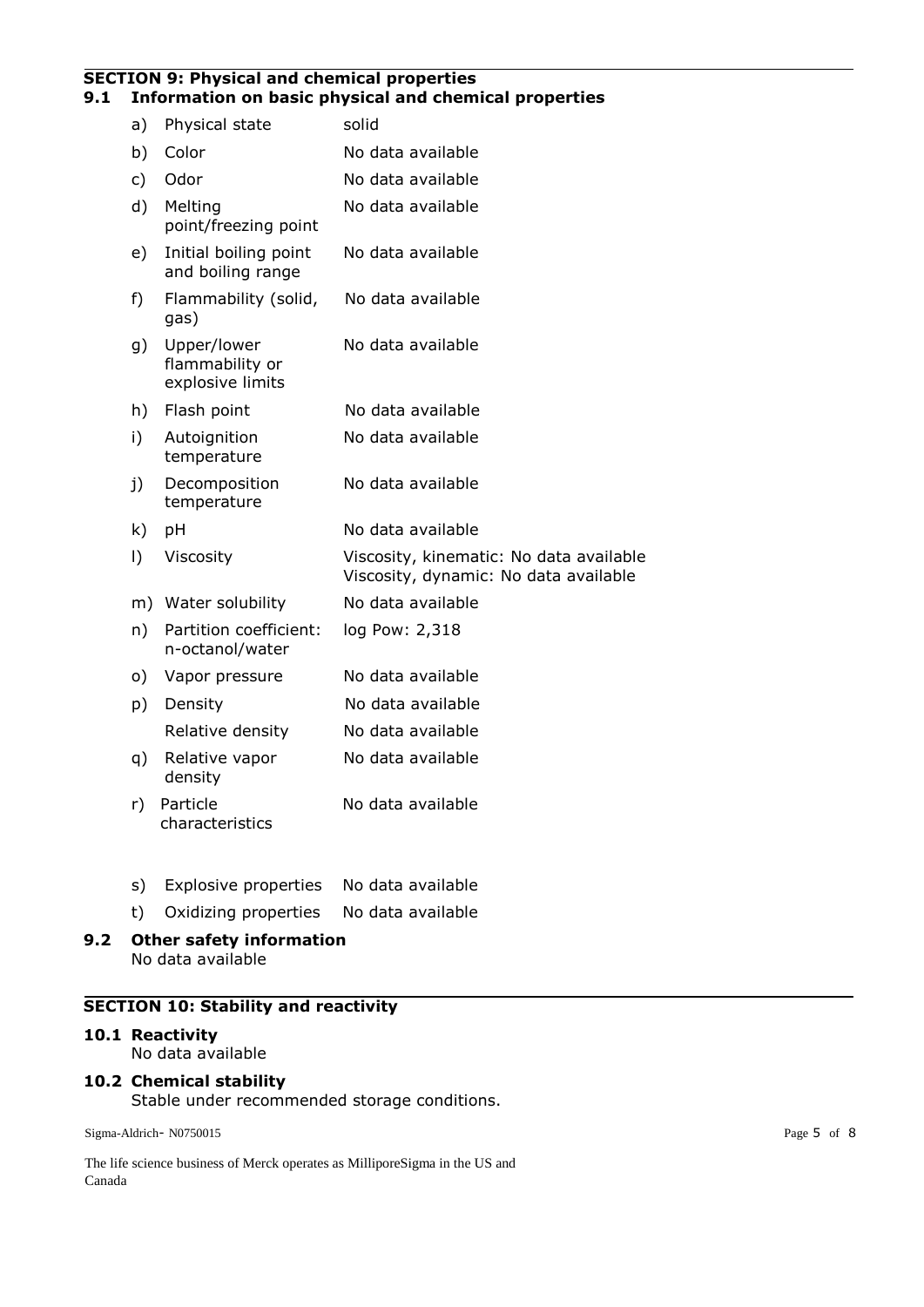- **10.3 Possibility of hazardous reactions** No data available
- **10.4 Conditions to avoid** No data available
- **10.5 Incompatible materials** Strong oxidizing agents
- **10.6 Hazardous decomposition products** In the event of fire: see section 5

# **SECTION 11: Toxicological information**

#### **11.1 Information on toxicological effects**

#### **Acute toxicity**

Oral: No data available Inhalation: No data available Dermal: No data available

**Skin corrosion/irritation** No data available

**Serious eye damage/eye irritation** No data available

**Respiratory or skin sensitization** No data available

**Germ cell mutagenicity** No data available

**Carcinogenicity** No data available

**Reproductive toxicity** No data available

**Specific target organ toxicity - single exposure** May cause respiratory irritation.

**Specific target organ toxicity - repeated exposure** No data available

**Aspiration hazard** No data available

# **11.2 Additional Information**

To the best of our knowledge, the chemical, physical, and toxicological properties have not been thoroughly investigated.

# **SECTION 12: Ecological information**

#### **12.1 Toxicity**

No data available

#### **12.2 Persistence and degradability** No data available

Sigma-Aldrich- N0750015 Page 6 of 8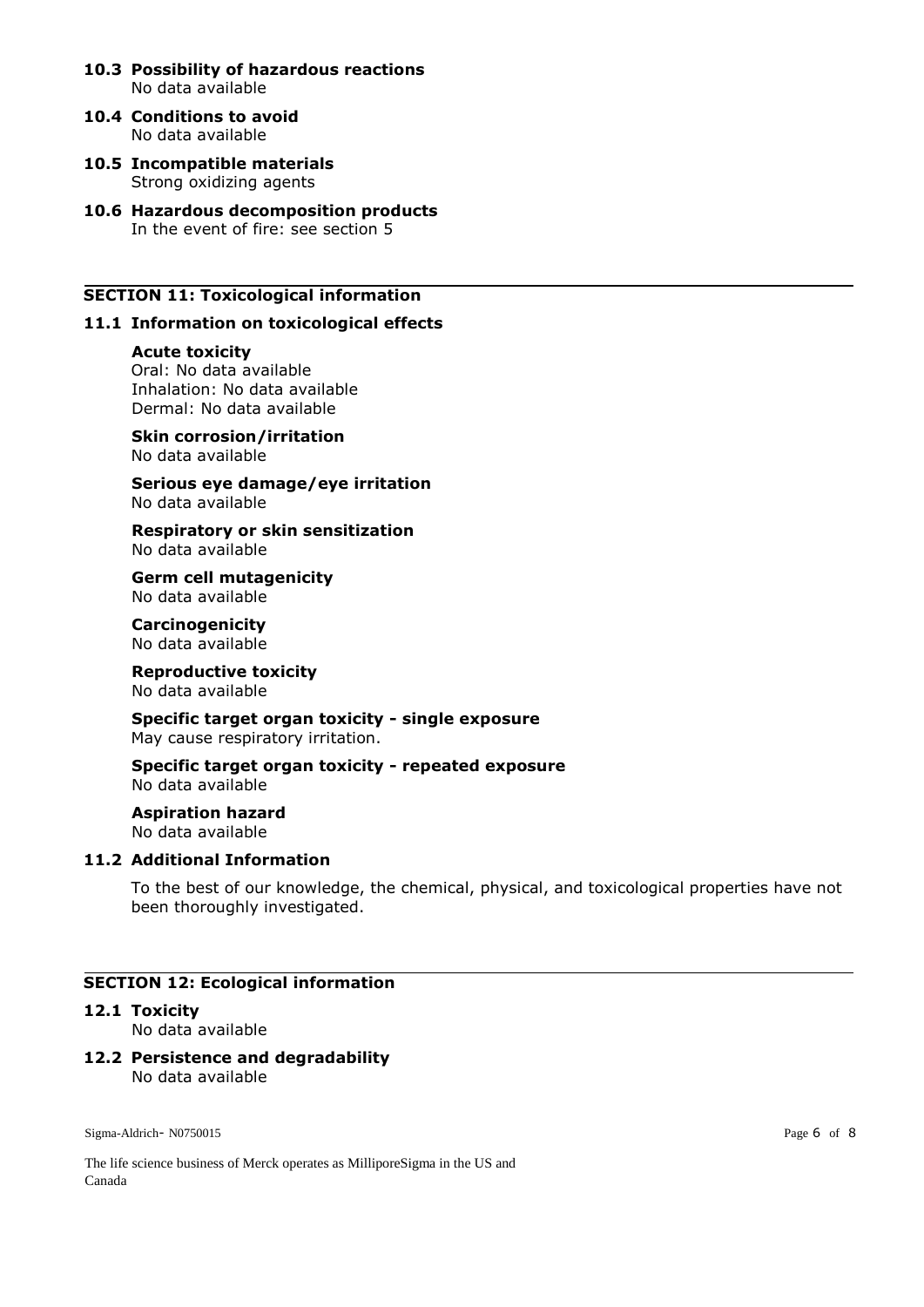# **12.3 Bioaccumulative potential**

No data available

# **12.4 Mobility in soil**

No data available

# **12.5 Results of PBT and vPvB assessment**

This substance/mixture contains no components considered to be either persistent, bioaccumulative and toxic (PBT), or very persistent and very bioaccumulative (vPvB) at levels of 0.1% or higher.

### **12.6 Endocrine disrupting properties** No data available

# **12.7 Other adverse effects**

No data available

# **SECTION 13: Disposal considerations**

# **13.1 Waste treatment methods**

# **Product**

Offer surplus and non-recyclable solutions to a licensed disposal company. Dissolve or mix the material with a combustible solvent and burn in a chemical incinerator equipped with an afterburner and scrubber.

# **Contaminated packaging**

Dispose of as unused product.

| <b>SECTION 14: Transport information</b> |                                    |                                                                                                                        |                           |           |
|------------------------------------------|------------------------------------|------------------------------------------------------------------------------------------------------------------------|---------------------------|-----------|
|                                          | 14.1 UN number<br>ADR/RID: -       |                                                                                                                        | $IMDG: -$                 | $IATA: -$ |
|                                          |                                    | 14.2 UN proper shipping name<br>ADR/RID: Not dangerous goods<br>IMDG: Not dangerous goods<br>IATA: Not dangerous goods |                           |           |
|                                          | ADR/RID: -                         | 14.3 Transport hazard class(es)                                                                                        | $IMDG: -$                 | $IATA: -$ |
|                                          | 14.4 Packaging group<br>ADR/RID: - |                                                                                                                        | $IMDG: -$                 | $IATA: -$ |
|                                          | ADR/RID: no                        | 14.5 Environmental hazards                                                                                             | IMDG Marine pollutant: no | IATA: no  |

# **14.6 Special precautions for user**

#### **Further information**

Not classified as dangerous in the meaning of transport regulations.

# **SECTION 15: Regulatory information**

# **15.1 Safety, health and environmental regulations/legislation specific for the substance or mixture**

Sigma-Aldrich- N0750015 Page 7 of 8